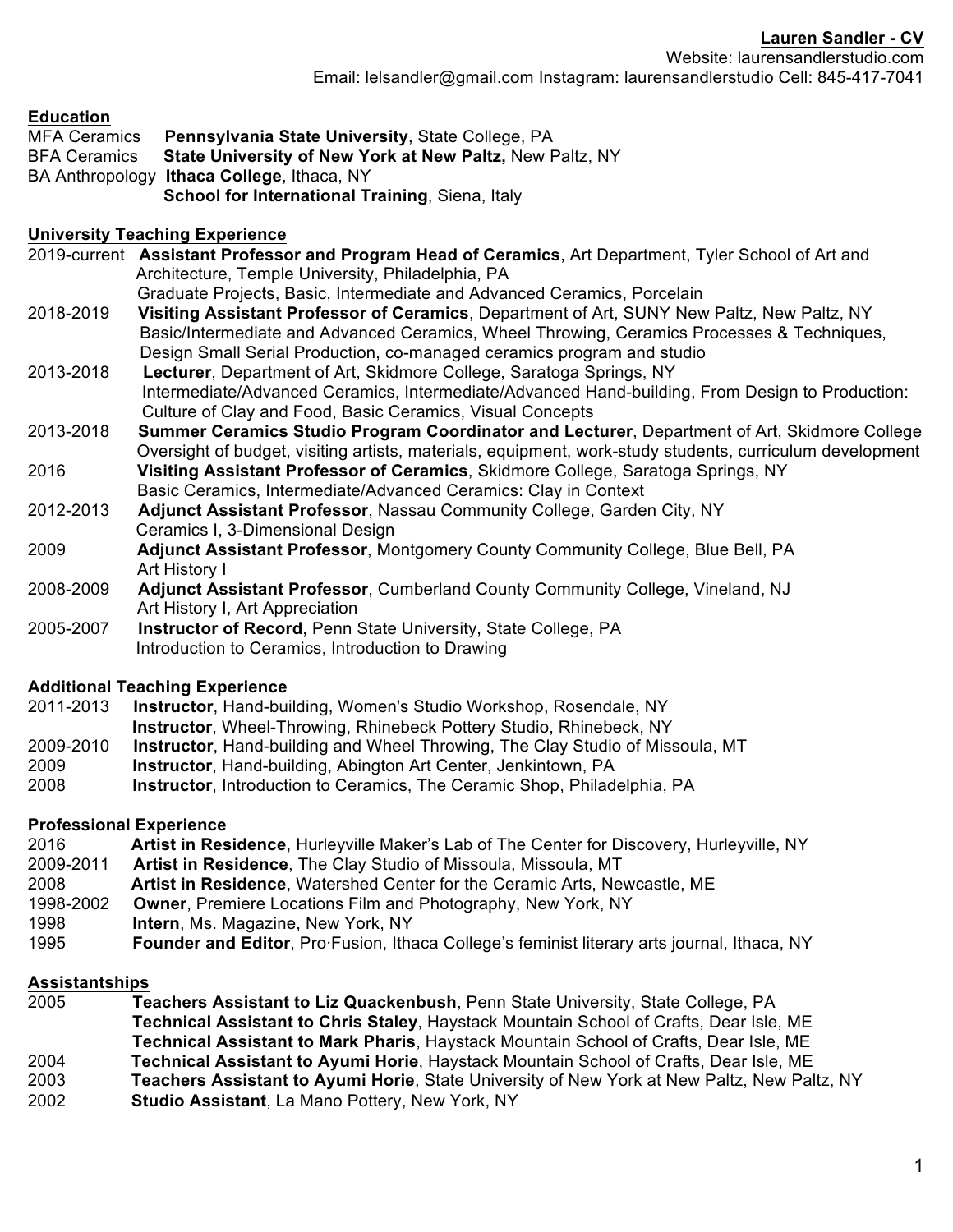### **Select Teaching Service**

2019-current **Tyler School of Art and Architecture,** Graduate Student Committees

2019 **Tyler School of Art and Architecture, Center for Advancement in Teaching,** Faculty Mentor

#### **Select Service**

| 2020      | The Clay Studio of Philadelphia Juror, The Clay Studio National 2020                                          |
|-----------|---------------------------------------------------------------------------------------------------------------|
| 2019-2022 | National Council on Education in the Ceramic Arts (NCECA) Director at Large/ Board Member,                    |
|           | <b>Gallery Expo Director</b>                                                                                  |
| 2020      | National Council on Education in the Ceramic Arts Juror for International Residencies                         |
|           | 2019-current National Council on Education in the Ceramic Arts Diversity Task Force                           |
|           | 2019-current National Council on Education in the Ceramic Arts Multicultural Fellowship Exhibition Co-Creator |
| 2018      | National Council on Education in the Ceramic Arts Nominations Committee: Multicultural                        |
|           | Fellowship, Regina Brown Undergraduate Fellowship, and Graduate Fellowship                                    |
|           | 2016-current Artaxis Serve on ongoing Juries and Juried membership                                            |
|           | 2016-current Access Ceramics Juried membership                                                                |
|           | 2016-current The Marks Project Juried membership                                                              |
|           |                                                                                                               |

## **Select Solo and Two-Person Exhibitions**

2019 **Solo Exhibition**, Art Centro, Poughkeepsie, NY

- 2017 **Solo Exhibition,** Appalachian Center for Craft, Front Gallery, Tennessee Tech University, Smithville, TN
- 2014 **Two Person Exhibition, Re-Collections**, Salem Art Works, Salem, NY
- 2011 **Solo Exhibition: Temenos**, The Clay Studio of Missoula, Missoula, MT
- 2010 **Solo Exhibition,** Off Center Gallery, The University of Montana, Missoula, MT
- 2007 **Solo Exhibition: Liminal Spaces: Pause and Possibility**, MFA Thesis Exhibition, Penn State University, PA

## **Select Group Exhibitions and Invitationals**

2020 **Beyond the Brickyard,** Archie Bray Foundation, Helena, MT  **NCECA Annual, The Burdens of History,** Richmond, VA  **Artstream Gallery Exhibition,** Richmond, VA **Potsketch Exhibition and Auction**, The Clay Studio of Missoula, MT  **Interpretations of Home**, Online exhibition, Wayne State University **Tiny Biennial,** Gallery of Art at Temple University Rome, Italy  **Red,** Saratoga Clay Arts Center**,** Schuylerville, NY  **Artaxis**, Featured artist

- 2019 **International Juried Ceramics Exhibition**, Juror Garth Johnson, Center for Contemporary Art, Bedminster, NJ  **Objective Clay Holiday Exhibition,** Objective Clay Online Gallery **Fall 2019 Group Exhibition**, Orchard Art Collective, Philadelphia, PA **Transformations,** The Arts Center Gallery, Saratoga Arts, Saratoga Springs, NY **NCECA Artaxis / Juxtaposition Arts Fundraiser for You Am I**, Veronique Wantz Gallery, Minneapolis, MN
- 2018 **Exhibition at 222,** Gallery 222, Hurleyville, NY  **Hand in Hand,** Invitational**,** Clay Art Center, Port Chester, NY  **Hudson Valley Pottery Tour,** Invitational, Doug Peltzman Studio, Shokan, NY  **Summer Art Faculty Exhibition**, Skidmore College, Schick Gallery, Saratoga Springs, NY  **THEY,** Invitational by Roberto Lugo**,** Clay Art Center, Port Chester, NY **NCECA Exhibition, Nasty Women, 3<sup>rd</sup> Street Gallery, Carnegie, PA NCECA Penn State Alumni Exhibition, SuperMud/FutureMud,** Union Project Space, Pittsburgh, PA **Twenty Years of Community & Clay,** Invitational, The Clay Studio of Missoula, Missoula, MT  **Fahrenheit 2018 Biennial,** American Museum of Ceramic Art, Pomona, CA **New York Six: Studio Practice and Pedagogy**, Invitational, St. Lawrence University, Canton, NY 2017 **NCECA Exhibition, Mixed Feelings: The Irreverent Object**, Mt. Hood Community College, Portland, OR

 **Beyond the Brickyard,** Archie Bray Foundation, Helena, MT **Nature: Surface, Form, Content**, The Clay Studio of Missoula, Missoula, MT **Hudson Valley Pottery Tour,** Invitational, Doug Peltzman Studio, Shokan, NY  **Summer Art Faculty Exhibition**, Skidmore College, Schick Gallery, Saratoga Springs, NY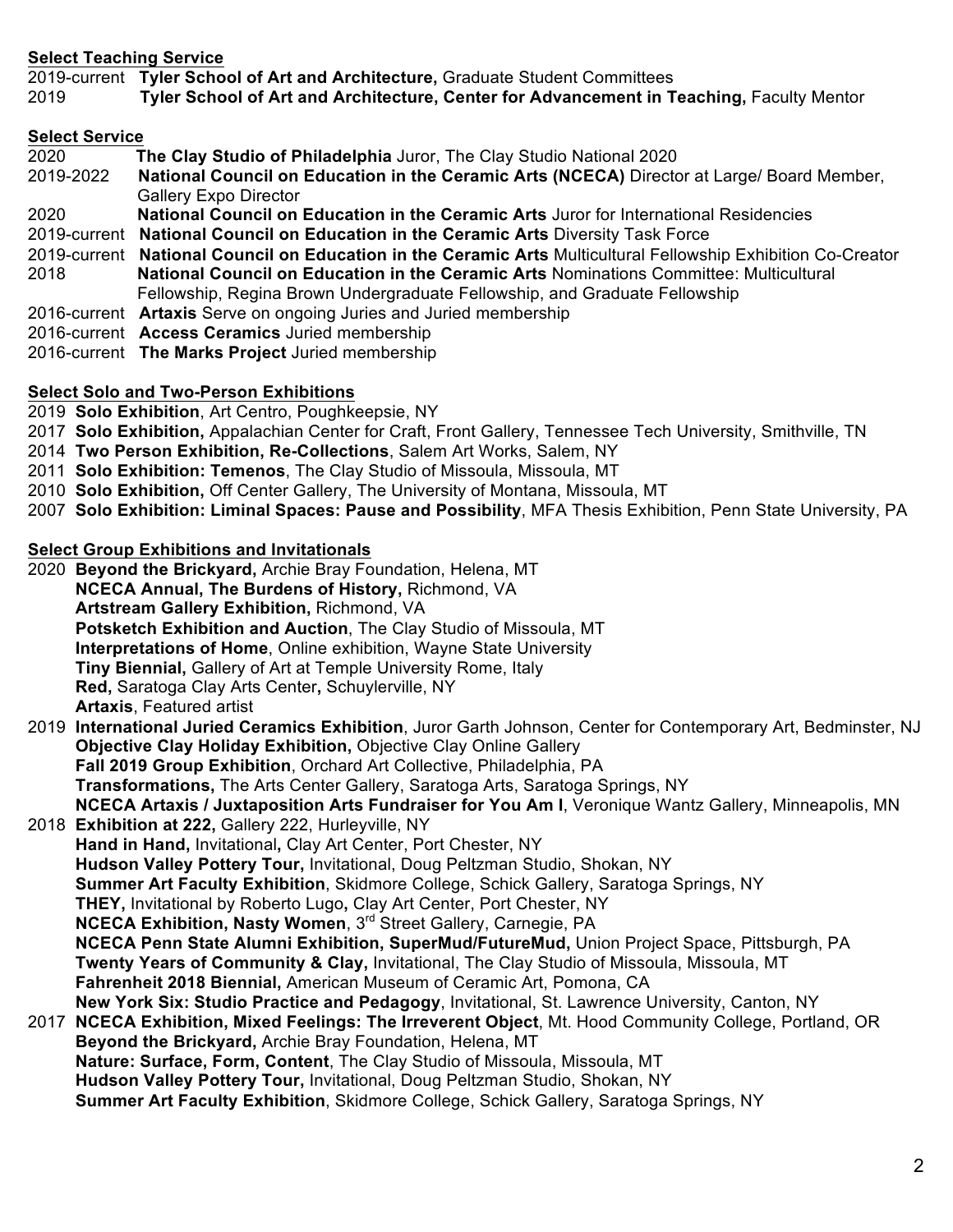2016 **HML Maker Made Exhibit,** Gallery 222, Hurleyville, NY  **WORK:SHOP**, Invitational, Wickham Studio, Beacon, NY  **Unwedged**, Pottery Northwest, Seattle, WA **Stories on Clay**, Morean Center for Clay, St. Petersburg, FL **Southern Miss Ceramics National**, Gallery of Art and Design, University of Southern Miss., Hattiesburg, MS  **Visions in Clay**, LH Horton Jr. Gallery, San Joaquin Delta College, Stockton, CA **Shapes of Influence 2016**, Springfield Art Association, Springfield, Il **Summer Art Faculty Exhibition**, Skidmore College, Schick Gallery, Saratoga Springs, NY  **Clay? VI**, Kirkland Arts Center, Kirkland WA **America's Clay Fest IV**, Blue Line Arts Gallery, Roseville, CA **Contemporary Clay 2016**, Western Colorado Center for the Arts, Grand Junction, CO **NCECA Exhibition, Across the Table, Across the Land**, Kansas City, MO  **Tristate Of Mind**, Clay Art Center, Port Chester, NY 2015 **Contents May Vary**, Pewabic, Detroit, MI **Old Enough to Know Better**, Crane Art Gallery, Philadelphia, PA **WORK:SHOP**, Invitational, Wickham Studio, Beacon, NY **The Color of Thin Air**, Sculpture Fix **Invisable:visAble**, Abernathy Arts Center Gallery, Atlanta, GA  **Selected Art Faculty Exhibition**, Schick Gallery, Skidmore College, Saratoga Springs, NY  **Two by Two: small-scale ceramic sculpture biennial**, Eastern Washington University, Cheney, WA 2014 **smallWORKS 2014**, Garrison Art Center, Garrison, NY **WORK:SHOP**, Invitational, Wickham Studio, Beacon, NY **Faculty Exhibition**, Skidmore College, Schick Gallery, Saratoga Springs, NY 2013 **Cup Show**, Invitational, Susan Maasch Fine Art, Portland, ME **Faculty Exhibition**, Skidmore College, Schick Gallery, Saratoga Springs, NY **Careful Carelessness and Loosely Planned**, KMOCA, Kingston, NY **Works from the Permanent Collection**, The Clay Studio of Missoula, Missoula, MT  **Women's History Month Faculty Exhibition**, Nassau Community College, NY **Bowl**, Invitational**,** Studio 550, Manchester, NH **Bowls on Main Stree**t, Invitational, Roos Arts, Rosendale, NY 2012 **NCECA Exhibition, Breaking Ground,** Invitational, The Clay Studio of Missoula, Seattle, WA 2011 **NCECA Regional Exhibition, Uncommon Ground: Impact and Influence**, Arvada Center, Arvada, CO **1998-2011: Retrospective**, Invitational, The Clay Studio of Missoula, MT **Present Tense: Push and Pull in Contemporary Ceramics**, Invitational, Midwest Clay Project, Madison, WI 2010 **Un-wedged**, Pottery Northwest, Seattle, WA **Red Heat: Contemporary Works in Clay**, Alexandre Hogue Gallery, The University of Tulsa, Tulsa, OK **Contemporary Ceramic Sculpture**, Guilford Art Center, Guilford, CT **Got Mugged Rocket Cat Café**, Invitational, Philadelphia, PA **2010 Art Auction Exhibition**, Missoula Art Museum, Missoula, MT **Celebrating Ten Years 2000-2010**, Invitational, M.T. Burton Gallery, Surf City, NJ **Altitude**, Invitational**,** Baltimore Clayworks, Baltimore, MD 2009 **Holiday Show**, Invitational**,** The Clay Studio of Missoula, Missoula, MT **Consider the Cup 2009**, Invitational**,** Artisan Gallery, Northampton, MA **Winterfest 2009**, Invitational**,** Baltimore Clayworks, Baltimore, MD **Gifted**, Invitational, The Clay Studio, Philadelphia, PA **International Drink: Functional Forms for Every Libation**, Lillstreet Art Center, Chicago, IL **Pitchers: An Exploration**, Invitational, The Clay Studio, Philadelphia, PA **Small Favors IV**, Invitational, The Clay Studio, Philadelphia, PA **Teapots IV**, Baltimore Clayworks, Baltimore, MD 2008 **Second Juried Ceramic Cup Show**, Panama City, FL **South Jersey Clay**, Invitational, Clay College of Cumberland County College**,** Millville, NJ **Platters and Pourers**, Baltimore Clayworks, Baltimore, MD **Gifted Clay Studio**, Invitational, Philadelphia, PA **Beyond Bio: Clay Bodies All Fired Up**, Invitational, College of New Rochelle, New Rochelle, NY **Group Exhibition**, Manifest Gallery, Philadelphia, PA **Strictly Functional Pottery National**, Lancaster, PA **NCECA Exhibition, SUNY New Paltz Alum-plus,** Invitational, Pittsburgh, PA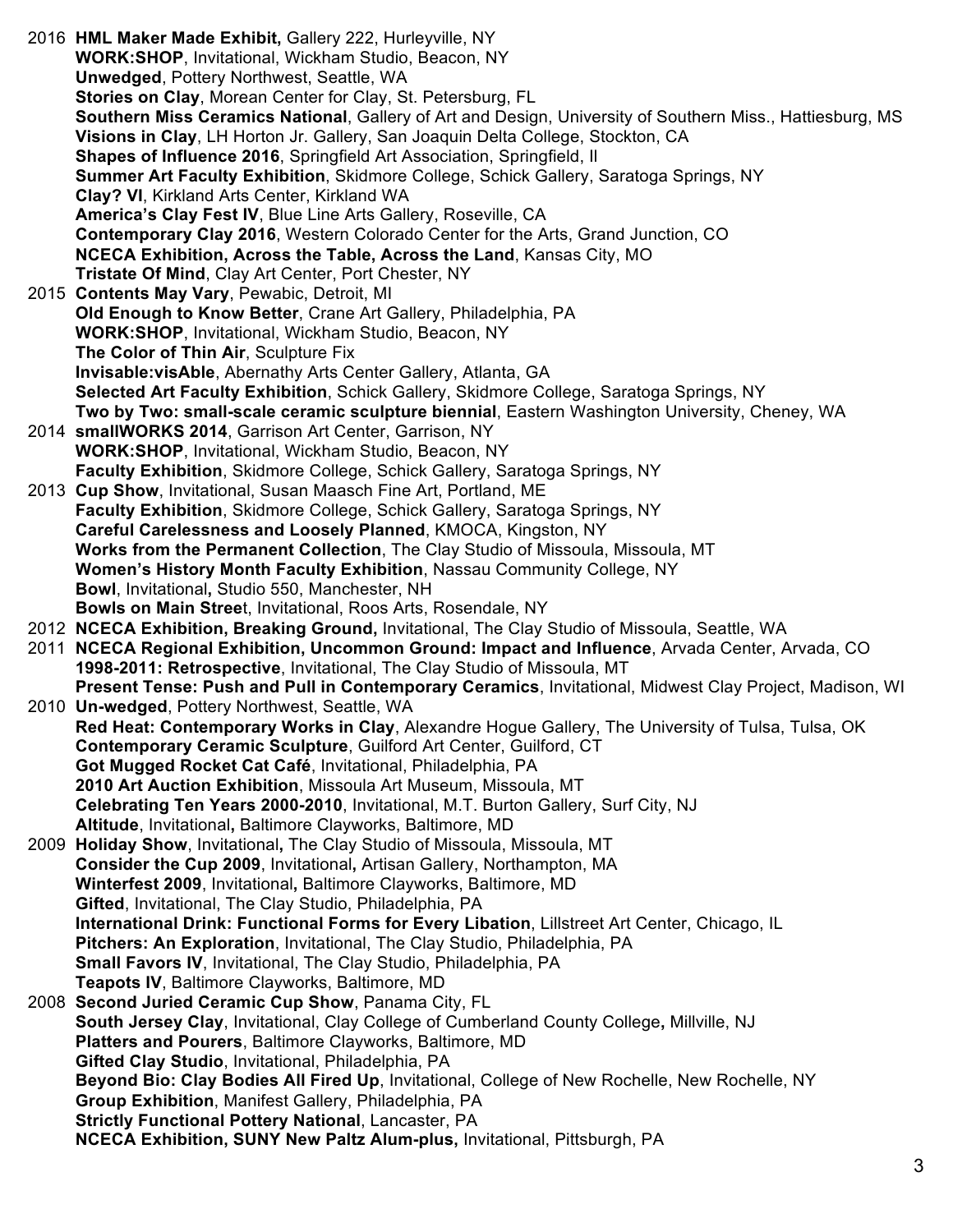- 2007 **Annual Pottery Show and Sale**, Ayumi Horie Studio, Cottekill, NY **National Juried Ceramic Sculpture Exhibition Nicholls State University,** Permanent Collection, LA **Squatters**, Invitational**,** Bellefonte Cultural Center, Bellefonte, PA **Ceramic Abstraction**, Creative Arts Workshop, New Haven, CT **Graduate Exhibition**, HUB Robesson Gallery, Penn State University, State College, PA
- 2006 **Two Weeks Notice,** Zollar Gallery, Penn State University, State College, PA  **Extravagance of Salt and Pepper: Containers/Shakers/Concepts**, Invitational**,** Baltimore Clayworks, MD  **First year MFA Exhibition**, Zollar Gallery, Penn State University, State College, PA
- 2004 **BFA Exhibition**, State University of New York at New Paltz, New Paltz, NY **Form Follows Function**, Lillstreet Art Center, Chicago, IL **Holiday Exhibit**, Pendulum Gallery, Saugerties, NY

### **Select Writings**

- 2019 **NCECA Journal,** "The Art of Radical Mentorship," edited and contributions by Lauren Sandler  **Terra Sigillata: Contemporary Techniques Book**, Featured Artist, Writing and Images by Lauren Sandler, The American Ceramic Society, Editor Rhonda Willers
- 2018 **Pots In Action**, established by Ayumi Horie, "Clay in Cultural Context," guest host by Lauren Sandler  **NCECA Blog, "Your Curated Conference: focus on currents of clay and culture,"** by Lauren Sandler
- 2017 **The Studio Potter**, "The Transformative Geographies of Murmuration," by Lauren Sandler  **NCECA Journal,** "Decolonizing Clay," by Lauren Sandler  **NCECA Video Library,** "Recenter: Decolonize the Clay," by Lauren Sandler **Socially Engaged Craft Collective, Social Objects Book**, "Crickets and Clay," by Lauren Sandler
- 2016 **Clay Art Center Blog,** "Two Tristate of Mind Artists Speak," Video, March
- 2015 **NCECA Digital Archive**, Across the Table, Across the Land, "Clay's Nourishment: Handbuilding Interdependent Communities," by Lauren Sandler
- 2013 **Ceramic Arts Daily**, "Forget the Plaster! How to Make a Surprisingly Durable Hump Mold out of Unfired Clay," by Lauren Sandler, November
- 2010 **The American Ceramic Society**, Ceramics Projects: Forming Techniques, by Lauren Sandler **Pottery Making Illustrated**, ''Abstract Reflection,'' by Lauren Sandler, January/February
- 2009 **The Studio Potter**, ''A Ceramic Manifesto: Toward an Expansive Future,'' by Lauren Sandler
- 1998 **Ms. Magazine**, **"**New Releases," by Lauren Sandler **Ms. Magazine**, "Drop in Number of Women M.P.s in Eastern European Parliaments," by Lauren Sandler

## **Select Publications and Bibliography**

- 2020 **NCECA Annual The Burdens of History,** Exhibition Catalogue **Sights & Ceramics Richmond**, Ceramics Monthly, Exhibition Image **Beyond the Brickyard,** Archie Bray Foundation, Exhibition Catalogue
- 2019 **Times Union, "**Transformations at Saratoga Arts," Exhibition Review, William Jaeger **Ceramic Arts Network,** Sights Ceramics Minneapolis, Image
- 2018 **Artsy,** Exhibition Review for THEY, Casey Lesser, Featured Image  **THEY,** Invitational by Roberto Lugo**,** Exhibition Catalogue, Clay Art Center  **UniversityWIRE, "Hudson Valley Pottery Tour Returns,"** Zanchelli, Nicole **NCECA Penn State Alumni Exhibition, SuperMud/FutureMud,** Exhibition Catalogue, Penn State  **NCECA Lecture: Terra Sigillata, Lost & Found,** by Peter Pinnell and Rhonda Willers, Images and Work  **Benyamini Contemporary Ceramics Center talk by Anat Shiftan,** Images and Work  **Minoan Moulds Unfired Clay**, Featured Writing and Images**,** Simona Todaro, University of Catania, Italy
- 2017 **Bailey's Pottery Blog**, The Hudson Valley Pottery Tour, Published Image **Beyond the Brickyard,** Exhibition Catalogue, Archie Bray Foundation  **Ceramics Monthly**, Exposure Section Online, Exhibition Image, February
- 2016 **In Our Backyard**, Exhibition Catalogue, Clay Art Center **Chronogram,** "Work:Shop," Published Image, Hannah Phillips, December  **Hurleyville Arts Center,** Gallery Website Image **Unwedged**, Exhibition Catalogue, Pottery Northwest **Small Po[r]tions,** "Sill Lives: Cactus Tea," Exhibition Image with Claygraphy contest winner **Kirkland Reporter**, "Clay? IV," Exhibition Review, John William Howard **America's Clay Fest IV**, Exhibition Catalogue, Blue Line Arts Gallery  **Ceramics Monthly**, Exposure Section, Exhibition Image, February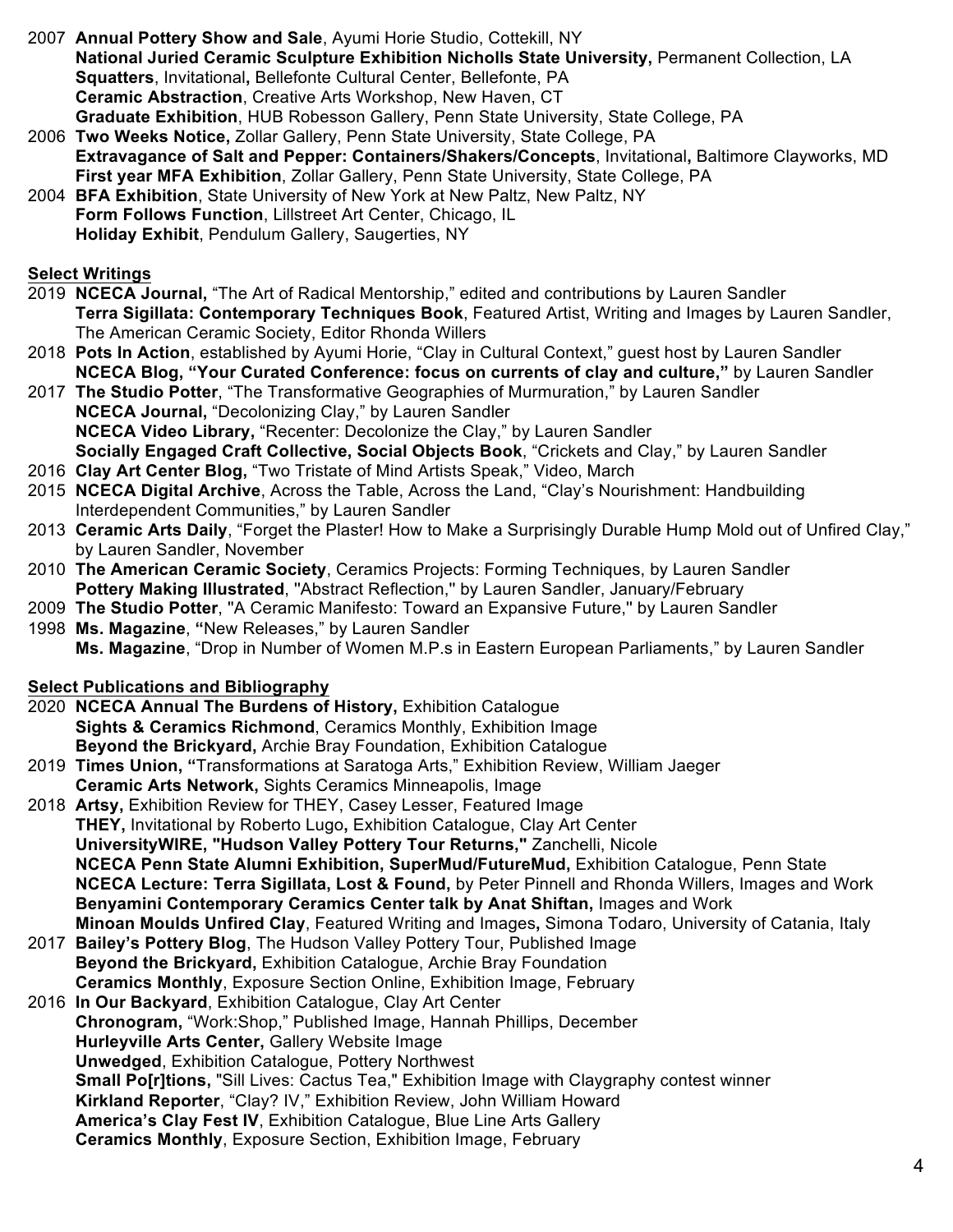- 2015 **Old Enough to Know Better**, Exhibition Catalogue, Crane Arts Gallery
	- **NCECA Blog**, Community Project Post, Tony Wise
	- **Green Rainbow Revolution**, Product Feature
	- **Saratoga Today**, "Faculty Art Exhibition at Skidmore," Rebecca Davis, December

 **Broad Street Review**, "Old Enough to Know Better," Crane Arts, Exhibition Review, Samantha Maldonado **Crafthaus**, "Invisable:invisAble," Exhibition Review, Leisa Rich, November

**Ceramics Monthly, "**2014 Taiwan Ceramics Biennale," Ronnie Watt, October

- **The Spokane Review**, "Exhibit Explores Clay's Potential," Adrian Rogers, January
- 2014 **International Academy of Ceramics Editorial**, "Digestives for the Digital Ceramics Future," Ronnie Watt 2011 **Uncommon Ground: Impact and Influence**, Exhibition Catalogue
	- **ArtMelt**, Review of Temenos Solo Exhibition, Jonathan Marquis, March
- 2010 **Connecticut Art Scene**, "Clay Another Way," Exhibition Review, Hank Hoffman
- 2009 **Vegetarian Times**, Product Feature, July/August
- 2008 **Clay Times**, 16th Annual Strictly Functional Pottery National, Published Image, May/June **Margins Magazine**, Published Image
- 2007 **New Haven Register**, ''Delightful CAW Exhibit Mines Clay's Boundless Possibilities,'' Exhibition Review
- 1995 **Pro·Fusion**, Ithaca College's Feminist Literary Arts Journal, Published Image

# **Select Workshops and Lectures**

- 2020 **Artist Talk**, The Clay Studio of Philadelphia, Philadelphia, PA **Artist Talk**, Clay Art Center, Port Chester, NY **Panel**, Art Work Now: Reimaging Making in Uncertain Times, Tyler School of Art and Architecture
- 2019 **NCECA Panel Moderator**, The Art of Radical Mentorship, Minneapolis, MN **NCECA Discussion and Video for Pots In Action Online**, "Equity" with Adam Chau from the Clay Art Center **Workshop**, "Hand Techniques," Mamakating Library, Wurtsboro, NY **Artist Studio Visit**, Women's Studio Workshop, Rosendale, NY
- 2018 **Workshop,** "Clay Studio," Fowler School, Kingston, NY **Symposium Lecture**, "THEY," moderated by Roberto Lugo, Clay Art Center, Port Chester, NY **NCECA Gallery Talk**, "Nasty Women Exhibition," 3<sup>rd</sup> Street Gallery, Carnegie, PA
- 2017 **NCECA Lecture,** "Recenter: Decolonize the Clay," Portland, OR
- 2016 **Workshop,** "Hand, Slab, and Pit," Hurleyville Maker's Lab, The Center for Discovery**,** Hurleyville, NY  **Workshop,** "Mud to Table," Hurleyville Maker's Lab, The Center for Discovery**,** Hurleyville, NY  **Artist Talk,** Hurleyville Maker's Lab, The Center for Discovery, Hurleyville, NY
- 2015 **Artist Talk,** Schick Gallery, Skidmore College, Saratoga Springs, NY **Visiting Educator**, Transitional Services, Saratoga Springs, NY  **Visiting Educator**, Saratoga Bridges, Saratoga Springs, NY
- 2012 **Visiting Artist**, Wallkill Valley High School, Wallkill, NY
- 2010 **Visiting Artist**, The University of Montana, Missoula, MT
- 2007 **Visiting Artist**, Invited Lecturer, Rochester Institute of Technology, Rochester, NY
- 2005 **Visiting Artist**, Invited Lecturer, Dutchess Community College, Poughkeepsie, NY

# **Awards**

- 2020 **Nominee**, USA Fellowship, Chicago, Illinois
- 2019 **Professional Development Grant**, SUNY, New Paltz, NY
	- **Individual Development Award**, United University Professions, SUNY, New Paltz, NY
- 2015 **Juror 2nd Place Award**, Small-Scale Ceramic Sculpture Biennial, E. Wash. University, Cheney, WA
- 2009 **Runner-up Award**, Drink: Functional Forms for Every Libation, Lillstreet Art Center, Chicago, IL
- 2008 **Kiln God Award**, Watershed Center for the Ceramic Arts, Newcastle, ME
- 2007 **NCECA Travel Grant**, Penn State University, State College, PA
- 2005-07 **Graduate School Assistantship and Scholarship**, Penn State University, State College, PA
- 2005 **Teaching Assistant Scholarship**, Haystack Mountain School of Crafts, Deer Isle, ME
- 2003 **Summer Arts Scholarship**, Women's Studio Workshop, Rosendale, NY **Student Scholarship**, State University of New York at New Paltz, New Paltz, NY

# **Select Collections**

**State University of New York at New Paltz,** Ceramics Collection, New Paltz, NY **Women's Studio Workshop,** Mug Library, Rosendale, NY